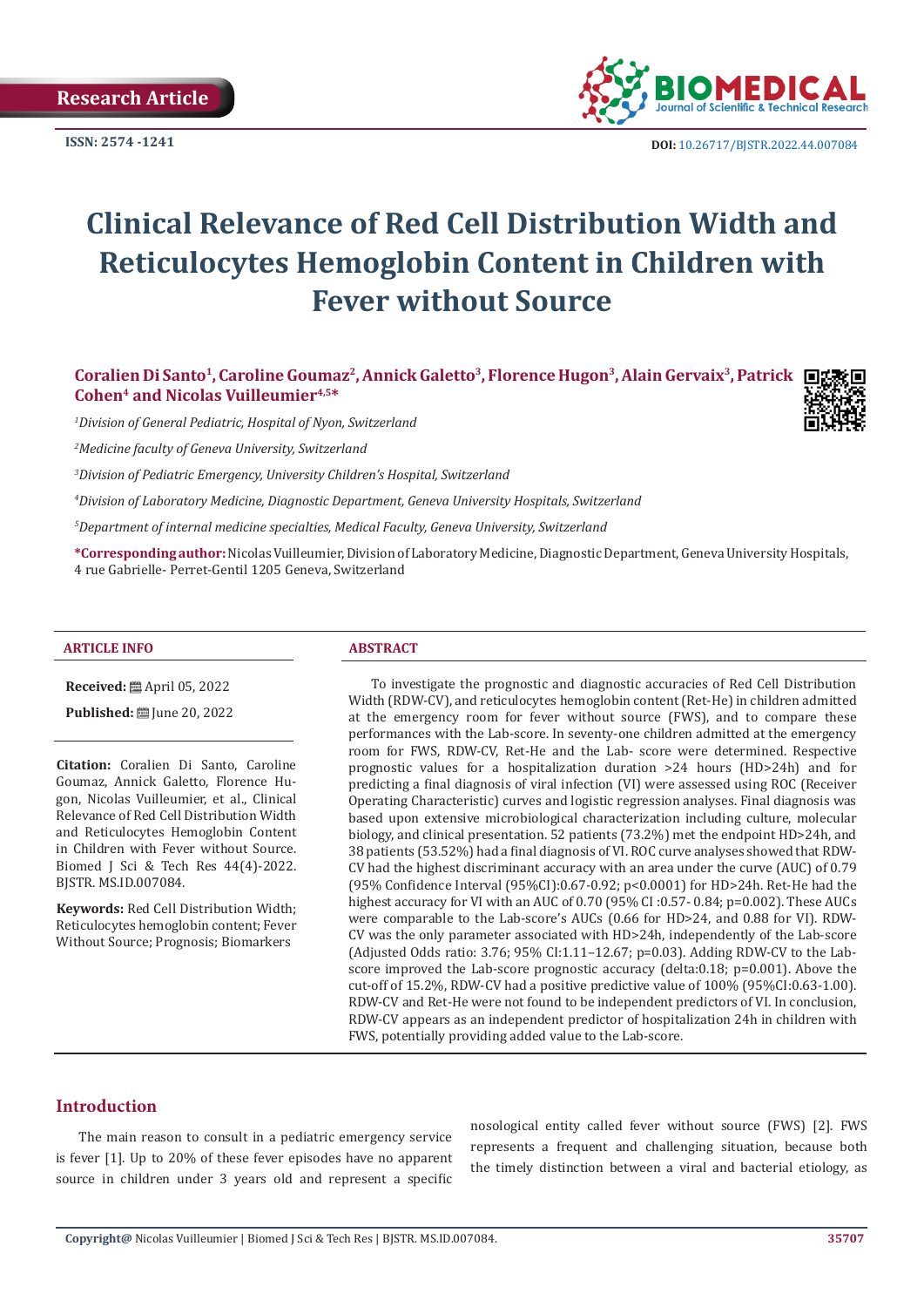well as the early identification of individual with benign and selflimiting disease prone to be treated in an ambulatory settings, still remain partially met clinical needs [2,3]. FWS stratification tools include several clinical prediction rules, biological parameters, such as leukocytosis, C-reactive protein (CRP), and procalcitonin (PCT). So far these risk stratifications have been mostly dedicated to distinguish between viral and severe bacterial infections (SBI) with suboptimal discriminant accuracy [4]. If PCT values below 0.3 ng/ml have shown some promise to effectively rule-out SBI [5,6], knowing whether this single biomarker would outperform clinical prediction rules, enhance their discriminate accuracy for SBI or display sufficient negative predictive value (NPV) is still uncertain [3,6]. Considering these limitations, the integration of multiple biomarkers into a biomarker-based score showed some promise. To this respect the Lab-Score combining CRP, PCT, and urine analysis results probably represent the most discriminatory algorithm available so far [2,7-9], especially when used in a step by step approach in combination with clinical presentation, age and absolute neutrophils count, with optimal NPV for SBI [10]. Nevertheless, because of the lack of specific markers for viral infection, approximately 50% of children with FWS of viral etiology are currently exposed to unnecessary antibiotic treatment and are hospitalized [11].

Therefore, the identification of a biomarker highly specific for viral infections or allowing the early distinction between FWS patients with self-limited disease from those requiring hospitalization could be of considerable interest to optimize patient triage at the emergency room. Among emerging biomarkers of possible interest in FWS, several new hematological parameters automatically provided by SysmexTM analyzers could represent appealing candidates [12-16]. Among them, the red blood cell distribution width (RDW-CV) measuring the degree of heterogeneity of erythrocyte volume, and the reticulocytes hemoglobin content (Ret-He) indicating the iron availability for erythropoiesis, may be promising. In adults suffering from Influenza infections or septic shock, RDW-CV elevation was found to be associated with a worse prognosis [12,13]. On the other hand, in community acquired pneumonia, Ret-He has been shown to be decreased transiently in response to the Interleukin6–dependent hepcidin production leading to iron sequestration in other compartments than those involved in red blood cells maturation [14,15]. Whether Ret-He changes could reflect the infection severity or be of clinical relevance especially in infectious settings is still elusive. Therefore, in this pilot study we investigated whether RDW-CV and Ret-He, already available at no additional costs, could provide meaningful diagnostic and prognostic information in FWS when compared to the Lab-score, and whether these parameters would improve the discriminant accuracy of the Lab-score, both in

term of hospitalization duration prediction and ability to confirm the presence of a viral infection

# **Materials and Methods**

The research ethics committee of Geneva University Hospitals approved the study protocol (CER 15-082), and Informed consent given by parent or legal representative before enrolment. The study was performed in accordance with the declaration of Helsinki.

# **Patient Population and Study Design**

This ancillary study was derived from a soon published cohort [17]. Participants for this prospective, single-center, and epidemiological diagnostic study were enrolled in the emergency room (ER) division of the Geneva University Hospitals between November 2015 and December 2017. Briefly, 241 patients aged <3 years-old were admitted to the pediatric ER of Geneva University Hospitals (a tertiary care hospital) with a diagnosis of FWS. FWS was defined as a febrile episode of less than 7 days with no cause determined by the history or the physical exam. The exclusion criterias for this study were unavailable blood samples or unavailable SysmexTM datas, comorbidities predisposing to infections such as cancer, primary or secondary immunodeficiency, and iatrogenic immunosuppression. From the initial 241 patients, 170 had to be excluded because of missing RDW-CV and Ret-He data, leaving 71 patients available for this exploratory study (Figure 1). Besides usual blood investigations for the normal care of children presenting with FWS, blood and urine culture were obtained for all patients. Real-time PCR was used for Adenovirus (AdV, quantitative assay, Argene commercial kit) and Herpes Human Virus- 6 (HHV-6, qualitative assay, in-house assay followed by quantitative assay, Genesig commercial kit) [18], whereas quantitative and semiquantitative, real-time, reverse- transcription (RT)-PCR were used for Hepatitis E virus (HEV) [19] and Human Parechovirus (HPeV) respectively [20]. Semi-quantitative results were reported as cycle threshold (CT) values; samples with CT values <40 were considered positive. Quantitative results were reported in copies/ml (17). Medical history and the Lab-score, were obtained at admission and relevant information was recorded on an individual case report form [17].

### **Study Endpoints**

Two predetermined endpoints were considered for this explorative study. The primary endpoint consisted in hospitalization duration >24h (HD>24h). The secondary endpoint consisted in a final diagnosis of viral infection defined by the identification of aforementioned viral pathogens or in presence of a highly suggestive clinical presentation in absence of documented bacterial infection. Purely bacterial, mixed infections or undefined etiologies were considered as other etiologies. The endpoints adjudication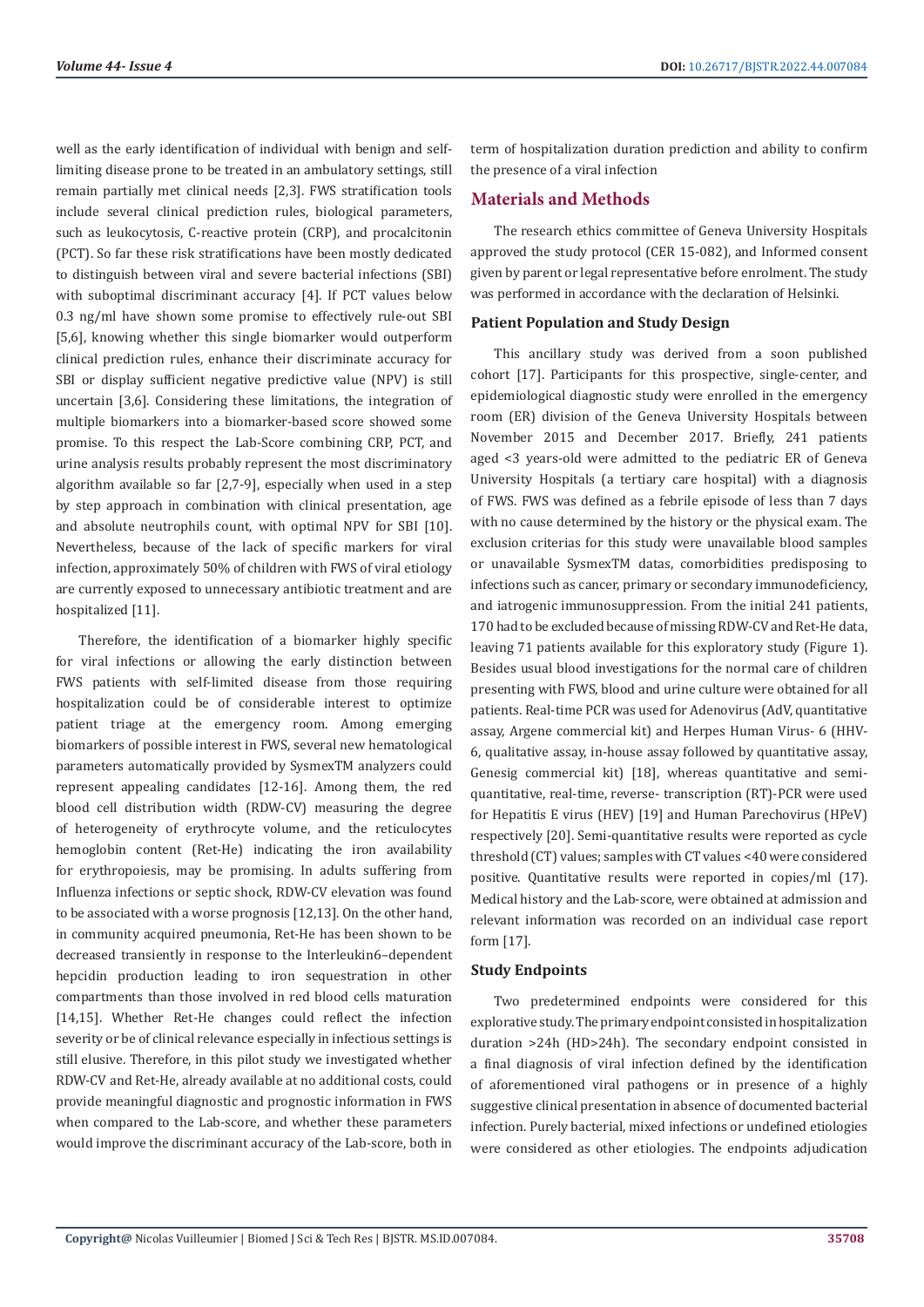was performed by one senior physician blinded to the participant's biological data.

#### **Biological Analyses**

Venous blood samples were collected in heparinate lithium and Ethylene Di-amino Tetra Acetate (EDTA) vials on patient admission to the pediatric ER, prior to treatment initiation. Samples were immediately processed for routine requirement. PCT and CRP measurements were performed on Cobas 8000 instruments (Roche, module c801 and module c702, respectively).

#### **Generic and Specialized Hematological Parameters**

Blood samples were collected in pediatric tubes containing EDTA and then analyzed for CBC-DIFF and reticulocytes count on a Sysmex XN-10 instrument. Besides classical hematological parameters, such as the leucocytes count, hemoglobin concentration and the neutrophils count, the XN-10 provides new parameters delivering complementary information for the granulocytic lineage and the red lineage [16]. We studied 6 of these new parameters. Three for the granulocytic lineage: the Neutrophil Reactive Intensity (NEUT–RI), the Neutrophil Granularity Intensity (NEUT-GI) and Neutrophils Width on y axis (NEUT-WY); and 3 for the red lineage: the hemoglobin content of reticulocytes (Ret-He), the difference in cellular hemoglobin content between reticulocytes and erythrocytes (Delta-He) and the Red Cell Distribution Width CV (RDW-CV). Further details regarding these specialized hematological parameters can be found in Figures 1-3.



**Figure 1:** White blood cells scattergram in the WBC channel. The scattergram in the WBC channel represents on the x axis the structure of the cells (SSC) and on the y axis the fluorescence (SFL). The NEUT-RI represents the mean fluorescence of neutrophils and is related to the activation and the immaturity of the cells. The NEUT-GI represents the mean value of high angle diffraction and represents the complexity of the neutrophils (nucleus, granulations, …) [16]. The red cloud named EO represents eosinophils, the blue cloud named NEUT + BASO represents neutrophils and basophils, the green cloud named MONO represents monocytes, the purple cloud named LYMPH represents lymphocyts.



Reference sample

**Figure 2:** Red blood cells scattergram in the RET channel. The scattergram in the RET channel represents on the x axis the fluorescence and on the y axis the size of the red blood cells. The Ret– He is calculated from the Ret–Y (mean value of the red blood cell size on the y axis) and represents the mean hemoglobin content of red blood cell precursors (Reticulocytes). The Delta-He is the difference in cellular hemoglobin content between reticulocytes and erythrocytes.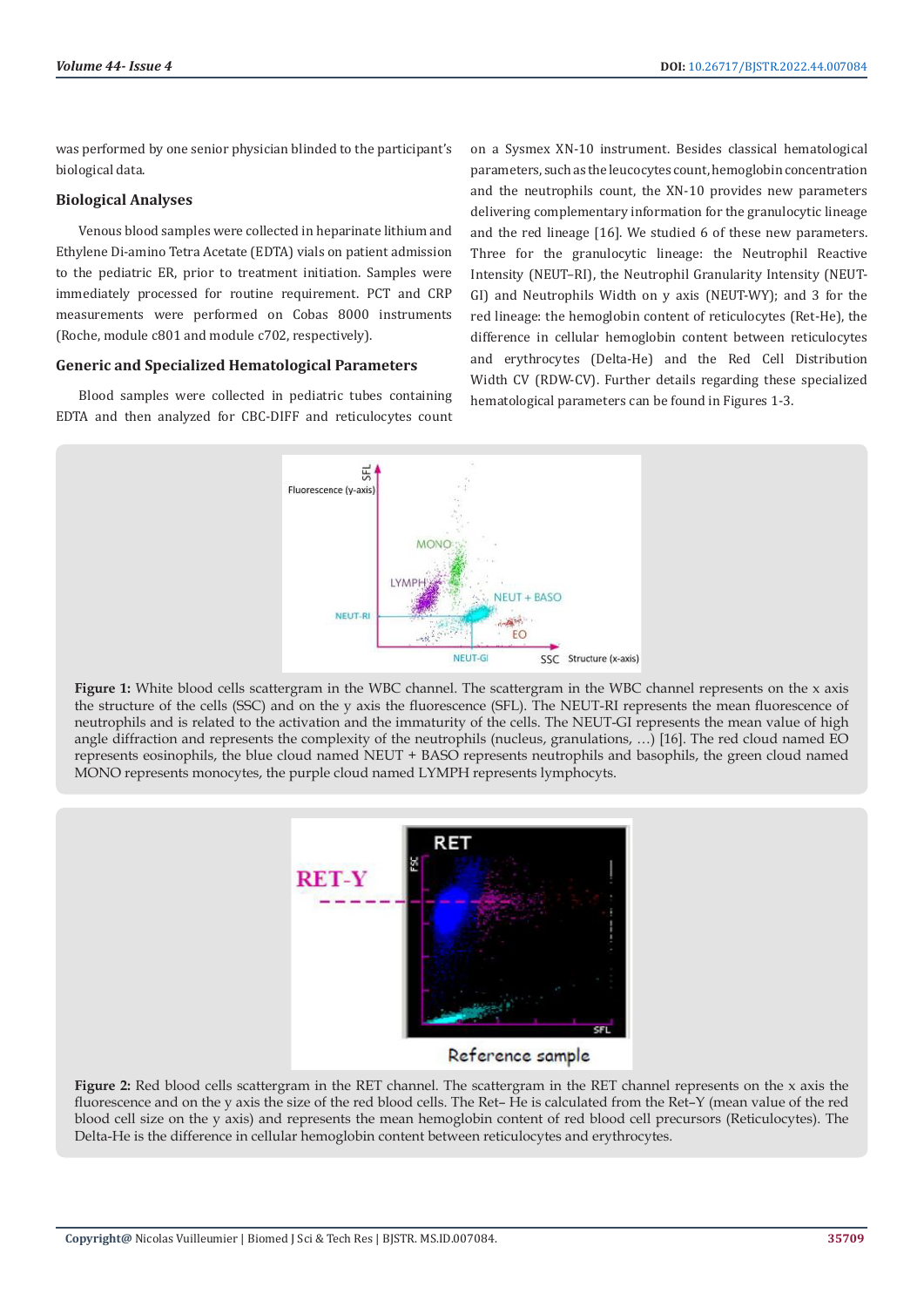

**Figure 3:** Red Cell Distribution Width Standard Deviation (RDW-SD) and Red Cell Distribution Width Coefficient of Variation (RDW-CV) derived from the red blood cells curve in impedance. The RDW-CV is calculated from the RDW-SD which is the width of the impedance curve of the red blood cells 20% above the base line.

#### **Statistical Analyses**

**Table 1:** Determinant of the Lab-score.

| PCT (ng/ml)<br>${}_{0.5}$   | $\mathbf{0}$   |
|-----------------------------|----------------|
| $0.5 - 2$                   | $\overline{c}$ |
| 2                           | 4              |
| CRP(mg/L)                   |                |
| $~<$ 40                     | $\Omega$       |
| 40-99                       | $\overline{c}$ |
| 100                         | 4              |
| Urine dipstick (+LE or NIT) |                |
| Negative                    | $\Omega$       |
| Positive*                   |                |

**Note:** \*Positive urine dipstick: positive leukocytes esterase, or nitrite test result. LE: leucocytes; NI: Nitrites.

Analyses were performed using STATISTICA™ software (StatSoft, Tulsa, OK, USA). Fisher's bilateral exact test and Mann– Whitney U-test were used where appropriate. Associations between biomarkers and study endpoints are presented as the odds ratio (OR) and corresponding 95% confidence interval (95% CI). Multivariable analyses with logistic regression were used to assess associations between continuous variables. In this model, endpoints were set as dependent variables, and the Lab-Score (Table 1) was set as the unique confounder because of the limited sample size. Adjusted analyses were performed only in case of significant univariate analyses. ROC analyses were performed using ANALYSE-IT™ software for Excel (Microsoft, Redmond, WA, USA) to identify the biomarker with the best area under the curve (AUC). AUC comparisons were performed according to the nonparametric approach proposed by DeLong, et al. [21]. The optimal cut-off was determined in a post-hoc based upon ROC curve results.

Corresponding sensitivity (SE), specificity (SP), positive predictive value (PPV), negative predictive value (NPV) with the respective 95% CIs are given. A value of p<0.05 was considered statistically significant.

### **Results**

# **Baseline Clinical Demographic and Biological Characteristics**

The clinical features of our population are summarized in Table 2. A total of 71 patients were included in the cohort. Among them 19 were discharged <24 hours, and 38 had a final diagnosis of viral infection. Among the latter, 11 had an enteroviral meningitis (15.5%), 12 a viral upper respiratory tract infections (16.9 %), 12 a viral gastroenteritis (16.9%), 1 a hand-foot-and-mouth disease (1.41%), 1 a viral rash (1.41%), and 1 a viral meningitis (1.41%). The remaining patients included had either bacterial infections only, mixed infections (bacterial and viral) (n=7), or undefined etiologies (n=3). A total of 52 patients had a hospital stay superior or equal to 24 hours (73.24%).

# **RDW-CV as an Independent Predictor of the Hospitalization Duration >24h (HD >24)**

Table 2 shows that patients with HD>24h had higher median levels of RDW-CV upon inclusion when compared to those with HD<24h (14.1% versus 13.1% p<0.0001). The results were further confirmed by the ROC curves analyses (Table 3) showing that the AUC of the RDW-CV for an HD>24h was 0.79 (95%CI:0.67-0.92, p<0.0001), which was the highest for all parameters tested. In comparison, the ROC curve of the Lab-score displayed an AUC of 0.66 (95%CI: 0.53-0.79, p=0.0068). The AUC difference between RDW-CV and the Lab-score was nevertheless not found to be significant according to the Delong method (delta: 0.13, p= 0.11;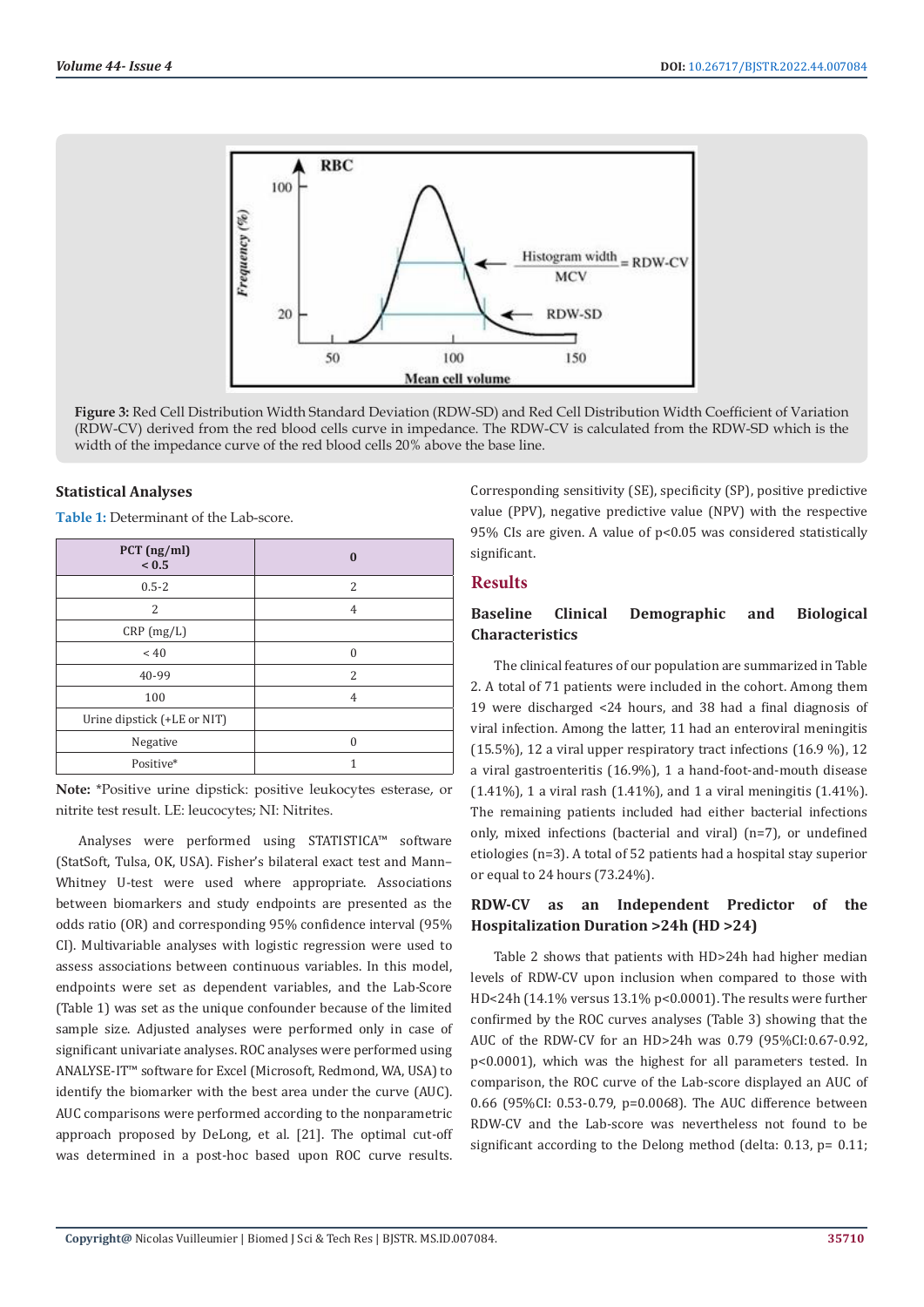Table 3). Adding RDW-CV to the Lab-score significantly increased the latter AUC from 0.66 to 0.84 (95CI%: 0.72-0.95; delta: 0.18; p=0.001, Table 3). Furthermore, logistic regression analyses indicated that for each percent of RDW-CV

increase, there was a concomitant 3.28-fold increase in the risk of HD>24h (OR: 3.28, 95%CI:1.57-6.87, p=0.0015) which remained unchanged after the adjustment for the Lab- score (OR: 3.76, 95%CI: 1.11-12.67, p=0.03) (Table 4). Conversely, the risk association for the Lab-score was independent of RDW-CV (adjusted OR: 1.68,95% CI: 1.07 - 2.65; p=0.03). Taken together, these results indicate that both RDW-CV and the Lab-score are independently associated with HD>24h, with an apparent superior strength of association Privileging the PPV, the optimal cut-off of RDW-CV was found to be of 15.2 % with a PPV of 100 % (95%CI: 63-100), a NPV of 31% (95%CI: 20-44), a SN of 17% (95%CI:9-31), and a SP of 100% (95%CI:79-100; Table 5).

| Clínical data                                                   | Whole cohort          | $HD < 24h(n=19)$       | HD <sub>24h</sub>       | p-value≥24h | <b>Viral infection</b><br>only $(n=38)$ | Other etiologies<br>$(n=33)$ | p-value viral<br>only |
|-----------------------------------------------------------------|-----------------------|------------------------|-------------------------|-------------|-----------------------------------------|------------------------------|-----------------------|
|                                                                 |                       |                        | $(n=52)$                |             |                                         |                              |                       |
| Age(months)                                                     | $1(10-5)$             | $4(1-7)$               | $1(0-2)$                | 0.0008      | $1(0-5)$                                | $2(1-4)$                     | 0.43                  |
| Gener (M=1,<br>$F=2$<br>Female: 38%<br>(27)<br>Male:62%<br>(44) | $1(1-2)$              | $1(1-2)$               | $1(1-2)$                | 0.72        | $1.5(1-2)$                              | $1(1-1)$                     | 0.06                  |
| <b>Biological</b><br>parameters                                 |                       |                        |                         |             |                                         |                              |                       |
| GB(G/L)                                                         | 11.38(8.31-14.96)     | $8.84(6.26 + -14.96)$  | 11.79(9.56-<br>15.105)  | 0.07        | 10.52(7.37-12.64)                       | 12.81(10.48-<br>16.53)       | 0.01                  |
| PNN G/L                                                         | 4.91(3.05-7.83)       | $3.82(2.78-6.65)$      | 5.33(3.24-8.13)         | 0.23        | $4.36(2.66 - 6.65)$                     | 6.49(3.82-9.97)              | 0.04                  |
| Lympho $G/L$ )                                                  | $4.14(2.23 - 5.67)$   | $3.74(2.23 - 5.32)$    | $4.15(2.275 -$<br>5.573 | 0.47        | 3.77(2.05-5.39)                         | 4.32(2.86-5.68)              | 0.41                  |
| Momo $G/L$ )                                                    | $1.44(0.58-1.86)$     | $1.08(0.86 - 1.58)$    | 1.54(0.925-<br>1.975    | 0.09        | $1.06(0.63 - 1.69)$                     | $1.73(1.4 - 2.05)$           | 0.0006                |
| $IG=$                                                           | 008(0.04-0.12)        | $0.05(0.03 - 0.07)$    | $0.09(0.05 - 0.15)$     | 0.009       | 0.055(0.030.1)                          | $0.1(0.06 - 0.016)$          | 0.03                  |
| NRBC $(%)$                                                      | 0(0.01)               | 0.1(0.01)              | 0(0.01)                 | 0.27        | 0.1(0.01)                               | 0(0.01)                      | 0.25                  |
| $NRBC=(G/L)$                                                    | $0(0-0.01496)$        | $0.009(0-0.01496)$     | $0(0-0.01598)$          | 0.44        | $0.0088(0-0.01)$                        | $0(0-0.01)$                  | 0.44                  |
| GR(T/L)                                                         | $4.14(3.18-4.64)$     | $4.14(3.18-4.64)$      | $4.15(3.75 - 4.64)$     | 0.83        | 4.375(4.02-4.78)                        | $3.92(3.65 - 4.3)$           | 0.01                  |
| $Ret\text{-}He(pg)$ **                                          | 28.9(25.1-30.3)       | 28.65(23.65.29.6)      | 29.35(25.1-4.64)        | 0.13        | 29.9(28.2-30.7)                         | 26.25(24.15-<br>29.65        | 0.004                 |
| Delta-He**                                                      | $-2.05(-38-(-0.9))$   | $-1.3(-245-0.35)$      | $-2.75(-3.8(-1.2))$     | 0.04        | $-1.5(-2.7-(-0.9))$                     | $-3.6(-4.55-(-1.25))$        | 0.003                 |
| RDW-CV $(%)$                                                    | 13.8(13.2-14.8)       | 13.1(12.4-13.6)        | 14.1(13.5-15.05)        | 0.0001      | 13.9(13.2-14.4)                         | $13.8(-4.55-(-$<br>1.25)     | 0.86                  |
| NEUT-GI/NE-<br>SSC                                              | 154.5(152.1-<br>157.2 | 156.3(152.9-<br>158.1) | 154.5(156.1-<br>156.85) | 0.38        | 154.65(152.1156.9)                      | 154.65(152.2-<br>157.3)      | 0.66                  |
| NLUT-GI/Nl-<br>GrL                                              | $40.0(46.2 - 61.4)$   | 49.2(615-688)          | 40.40(40.25-<br>61.36   | 0.21        | $40.65(45.1 - 52.6)$                    | 40.65(46.7-51.3)             | 0.5                   |
| NEUT RI/<br>NL-SrL                                              | 703(646-792)          | 655(615.688)           | 737.5(659-819.5)        | 0.002       | 666.5(630.758)                          | 738(684-865)                 | 0.01                  |
| $PCT***$                                                        | $0.19(0.13-053)$      | $0.14(0.13-0.18)$      | $0.23(0.13 - 1.07)$     | 0.03        | $0.15(0.12 - 0.23)$                     | $0.34(0.18-3.69)$            | 0.0002                |
| Lab Score***                                                    | $1(0-3)$              | 0(0.15)                | $1(0-5)$                | 0.06        | $0(0-0)$                                | $3(1-7)$                     | 0.0000001             |
| <b>Diagnosis</b>                                                |                       | Whole Cohort(n=71)     |                         |             |                                         |                              |                       |
| <b>Viral etiologies</b>                                         |                       |                        |                         |             |                                         |                              |                       |
| Enterovirus meningitis                                          |                       |                        | 11(15.5%)               |             |                                         |                              |                       |
| Upper respiratory tract infection (URTI)                        |                       |                        | 12(16.9%)               |             |                                         |                              |                       |

**Table 2:** Patient Baseline Characteristics.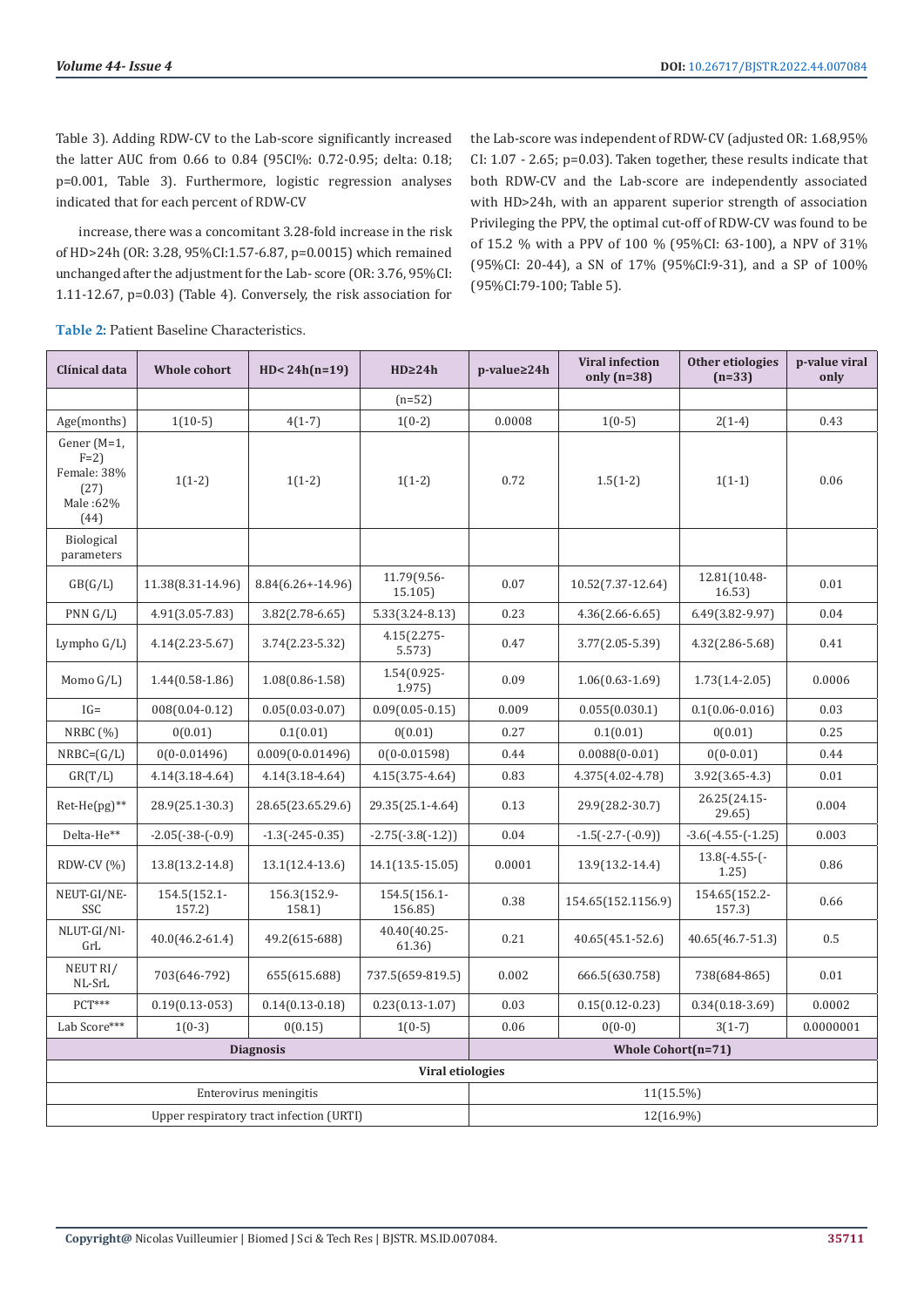| Gastroenteritis                          | 12(16.9%)   |  |  |
|------------------------------------------|-------------|--|--|
| Hand-foot -and-mouth-disease             | $1(1.41\%)$ |  |  |
| Viral rash                               | $1(1.41\%)$ |  |  |
| Viral meningitis                         | $1(1.41\%)$ |  |  |
| <b>Bacterial etiologies</b>              |             |  |  |
| Urinary infection                        | 20(28.2%)   |  |  |
| Pneumococcus meningitis                  | $1(1.41\%)$ |  |  |
| Bacteremia                               | $1(1.41\%)$ |  |  |
| Influenzae meningitis                    | $1(1.41\%)$ |  |  |
| <b>Mixed etiologies</b>                  |             |  |  |
| enterovirus menigties- Urinary infection | $1(1.41\%)$ |  |  |
| URTI_Uninary infection                   | $1(1.41\%)$ |  |  |
| Viral Infection-Acute otitis media       | $1(1.41\%)$ |  |  |
| Gastroenterities- Uninary infection      | $1(1.41\%)$ |  |  |
| Viral rash/UTRI- Uninary infection       | $1(1.41\%)$ |  |  |
| Gastroenterities-Bacterial reinfection   | $1(1.41\%)$ |  |  |
| Influenza B- Labar pnrnmonia             | $1(1.41\%)$ |  |  |
| Undefined etilogies                      |             |  |  |

Note: \*Correspond to significant AUC differences.

GB: WBC: White Blood Cells; PNN: Neutrophils; IG#: Immature Granulocytes; NRBC: Nucleated Red Blood Cells; GR: RBC : Red blood cells

**Table 3:** Discriminant accuracies of hematological parameters for hospitalization duration ≥ 24h and infections of viral etiology.

| <b>Parameters</b>    | AUC HD $\geq$ 24h (95%CI, p-value) | AUC viral (95%CI, p-value)         |
|----------------------|------------------------------------|------------------------------------|
| GB(G/L)              | $0.64$ (0.49 to 0.8, p=0.0320)     | $0.68$ (0.55 to 0.80, p=0.0033)    |
| PNN(G/L)             | $0.59$ (0.45 to 0.74, p=0.1057)    | $0.65$ (0.51 to 0.78, p=0.0150)    |
| Lympho $(G/L)$       | 0.56 (0.41 to 0.70, p=0.2253)      | 0.56 (0.42 to 0.69, p=0.2011)      |
| Mono $(G/L)$         | $0.63$ (0.50 to 0.77, p=0.0297)    | $0.73$ (0.61 to 0.85, p= < 0.0001) |
| IG # $(M/L)$         | $0.70$ (0.58 to 0.83, p=0.0008)    | $0.65$ (0.52 to 0.78, p=0.0107)    |
| NRBC%                | $0.59$ (0.46 to 0.72, p=0.0985)    | $0.58$ (0.45 to 0.71, p=0.1062)    |
| NRBC# (M/L)          | $0.56$ (0.43 to 0.69, p=0.1863)    | 0.55 (0.42 to 0.68, p=0.2067)      |
| GR(T/L)              | $0.52$ (0.37 to 0.67, p=0.4118)    | $0.68$ (0.56 to 0.81, p=0.0023)    |
| Ret-He (pg)          | 0.63 (0.48 to 0.77, p=0.0447)      | 0.70 (0.57 to 0.84, p=0.002)       |
| Delta-He             | $0.68$ (0.51 to 0.85, p=0.0217)    | $0.71$ (0.58 to 0.85, p=0.0010)    |
| RDW-CV%              | $0.79$ (0.67 to 0.92, p= < 0.0001) | $0.51$ (0.38 to 0.65, p=0.4290)    |
| NEUT-GI / NE-SSC     | $0.57$ (0.41 to 0.73, p=0.1977)    | 0.53 (0.39 to 0.67, p=0.3297)      |
| NEUT RI / NE-SFL     | $0.60$ (0.45 to 0.74, p=0.0915)    | $0.55$ (0.41 to 0.68, p=0.2459)    |
| NEUT-WY              | $0.74$ (0.62 to 0.86, p= < 0.0001) | $0.69$ (0.56 to 0.81, p=0.0017)    |
| <b>PCT</b>           | $0.67$ (0.54 to 0.81, p=0.0067)    | 0.76 (0.64 to 0.87, p= $<$ 0.0001) |
| Lab-score            | 0.66 (0.53 to 0.79, $p=0068$ )     | 0.88 (0.79 to 0.96, p= $<$ 0.0001) |
| Lab-score + RDW-CV   | 0.84 (0.72 to 0.95, p= $0.0001$ )  |                                    |
| AUC comparisons :    | HD > 24h                           | Viral only                         |
| Lab-score vs RDW-CV% | $0.66$ vs $0.79$ , p= $0.11$       |                                    |
| Lab-score vs IG#     | $0.66$ vs $0.70$ , p= $0.59$       | $0.88$ vs $0.65$ , p= $0.02$       |
| Lab-score vs Neut-WY | 0.66 vs 0.74, p=0.24               |                                    |
| Lab-score vs Ret-He  |                                    | 0.88 vs 0.70, p=0.047              |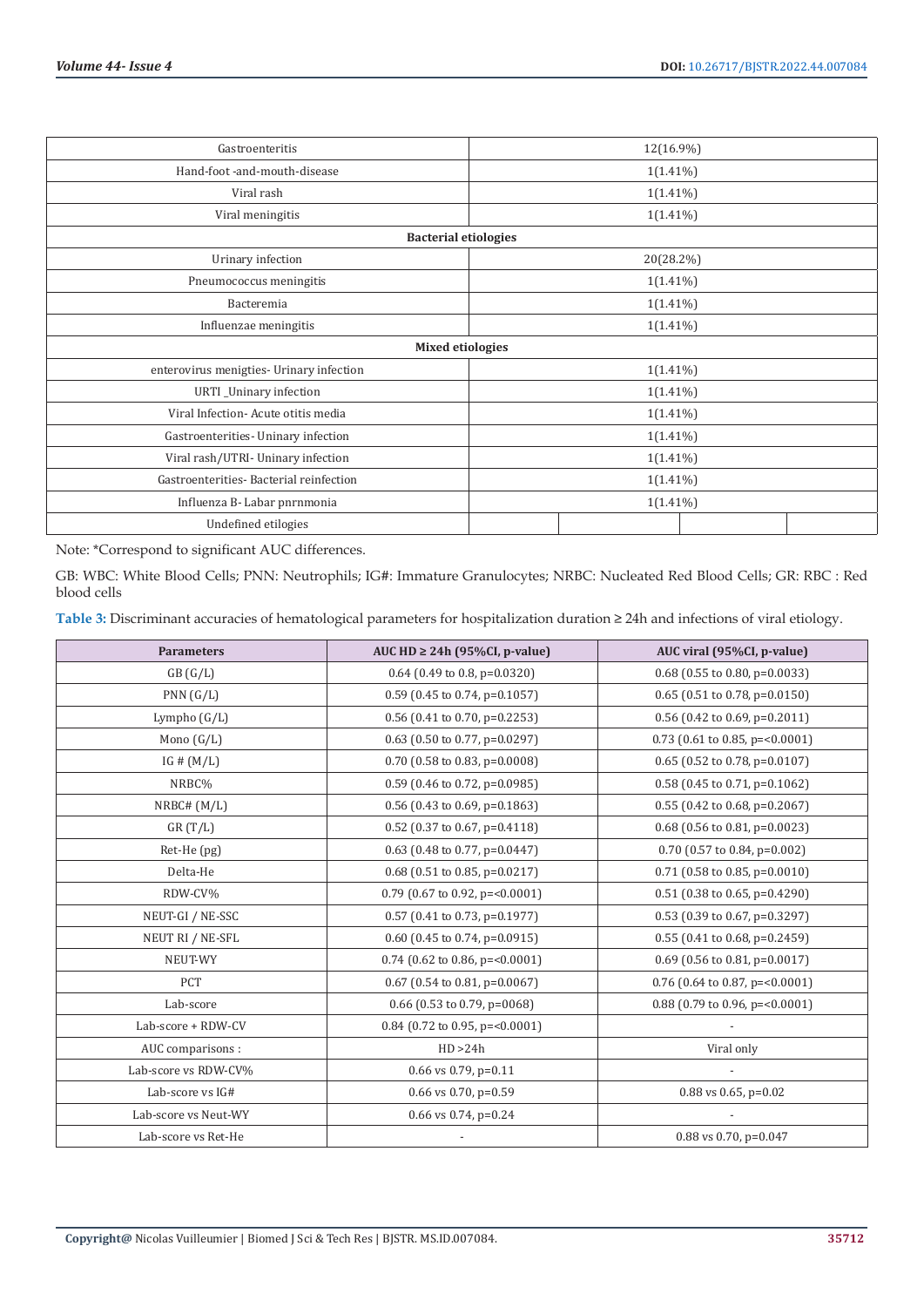| Lab-score ys GB                   | $\overline{\phantom{a}}$      | $0.88$ vs $0.68$ , p= $0.04$ |
|-----------------------------------|-------------------------------|------------------------------|
| Lab-score vs PNN                  | $\overline{\phantom{0}}$      | $0.88$ vs $0.65$ , p= $0.01$ |
| Lab-score vs Mono                 | $\overline{\phantom{a}}$      | $0.88$ vs 0.73, p=0.16       |
| Lab-score vs GR                   | $\overline{\phantom{0}}$      | $0.88$ vs $0.68$ , p= $0.02$ |
| Lab-score vs Delta-He             | $\overline{\phantom{a}}$      | $0.88$ vs $0.71$ , p= $0.13$ |
| Lab-score vs (Lab-score + RDW-CV) | $0.66$ vs $0.84$ , p= $0.001$ | $\overline{\phantom{0}}$     |

Note: \*Correspond to significant AUC differences.

**Table 4:** Risk associations for hospitalization duration ≥24h.

|                       | Univariate Odds ratio                | *Adjusted Odds ratio                                          |  |
|-----------------------|--------------------------------------|---------------------------------------------------------------|--|
| <b>Parameters</b>     | $(95\% \text{ CI}; p \text{ value})$ | $(95\% \text{ CI}; p \text{ value})$                          |  |
| Age (months)          | $0.90$ (0.82 - 1.00; p=0.04)         | $0.70$ (0.46 - 1.05; p=0.08)                                  |  |
| Gender female or male | $0.79$ (0.27 - 2.31; p=0.67)         |                                                               |  |
| GB(G/L)               | $1.10(0.99 - 1.24; p=0.08)$          |                                                               |  |
| PNN(G/L)              | 1.11 $(0.96 - 1.28; p=0.18)$         |                                                               |  |
| Lympho (G/L)          | 1.12 $(0.87 - 1.45; p=0.38)$         |                                                               |  |
| Mono $(G/L)$          | $2.03$ (0.92 - 4.50; p=0.08)         |                                                               |  |
| IG # $(M/L)$          | $1.01$ $(1.001 - 1.03; p=0.03)$      | $1.01$ (0.99 - 1.03; p=0.41)                                  |  |
| NRBC%                 | 2.33 (0.19 - 27.85; p=0.50)          |                                                               |  |
| NRBC# (M/L)           | $1.01$ (0.98 - 1.03; p=0.47)         |                                                               |  |
| GR(T/L)               | $0.95$ (0.41 - 2.23; p=0.91)         |                                                               |  |
| Ret-He (pg)           | $1.08(0.91 - 1.28; p=0.38)$          |                                                               |  |
| Delta-He              | $0.73$ (0.54 - 0.98; p=0.04)         | $0.99$ (0.50 - 1.94; p=0.97)                                  |  |
| RDW-CV%               | $3.28$ (1.57 - 6.87; p=0.0015)       | 3.76 (1.11 - 12.67; p=0.03) *** 3.56 (1.20-10.63;<br>$p=0.02$ |  |
| NEUT-GI / NE-SSC      | $0.98$ (0.88 - 1.09; p=0.71)         |                                                               |  |
| NEUT RI / NE-SFL      | $0.94$ (0.84 - 1.06; p=0.33)         |                                                               |  |
| NEUT-WY               | $1.01$ (1.00 - 1.02; p=0.01)         | $1.01$ $(1.00 - 1.02; p=0.17)$                                |  |
| $PCT (\mu g/l)$       | $1.20$ (0.80 - 1.81; p=0.37)         |                                                               |  |
| Lab-score             | $1.47$ (1.01 - 2.15; p=0.04)         | ** $1.68$ (1.07 - 2.65; p=0.03)                               |  |

**Note:** \*Adjusted for the Lab-score, except when \*\*. Adjusted analyses were performed only in case of significant univariate analyses. \*\* adjusted for RDW-CV. \*\*\* adjusted for Labscore and age

**Table 5:** Optimal cut-off values.

| <b>Parameters</b><br>Op   | timal Cut-off value | <i>*Sensitivity</i> | Specificity (CI 95%) | <b>PPV (CI 95%)</b>     | <b>NPV (CI 95%)</b> |
|---------------------------|---------------------|---------------------|----------------------|-------------------------|---------------------|
| HD > 24h<br>RDW-CV%       | 15.2 %              | $17\%$ (9 - 31)     | $100\%$ (79 - 100)   | $100\%$ (0.63 - 1.00)** | $31\%$ (20 - 44)    |
| Viral only<br>Ret He (pg) | 29.8 pg             | $53\%$ (35 - 70)    | $81\%$ (63 - 92)     | 76% (53 - 89)           | $60\%$ (46 - 76)    |

**Note:** \*Based upon ROC curves analyses. \*\*Set in order to maximize PPV.

# **Ret-He as a Non-Meaningful Marker of Infections of Viral Etiologies**

Table 2 shows that patients with a final diagnosis of viral infection had higher median levels of Ret-He upon study inclusion when compared to those with infections of other etiologies (29.9

pg vs 26.25 pg, p=0.004). ROC curves analyses (Table 3) indicated that Ret-He had an AUC of 0.70 (95%CI: 0.57-0.84, p=0.002), whereas the Lab- score (cut-off: 3 points (22)) (displayed the highest diagnostic accuracy with an AUC of 0.88 (95%CI: 0.79- 0.96, p<0.0001) to detect an infection of viral etiology. The AUC comparison between Lab-score and Ret-He, indicated that the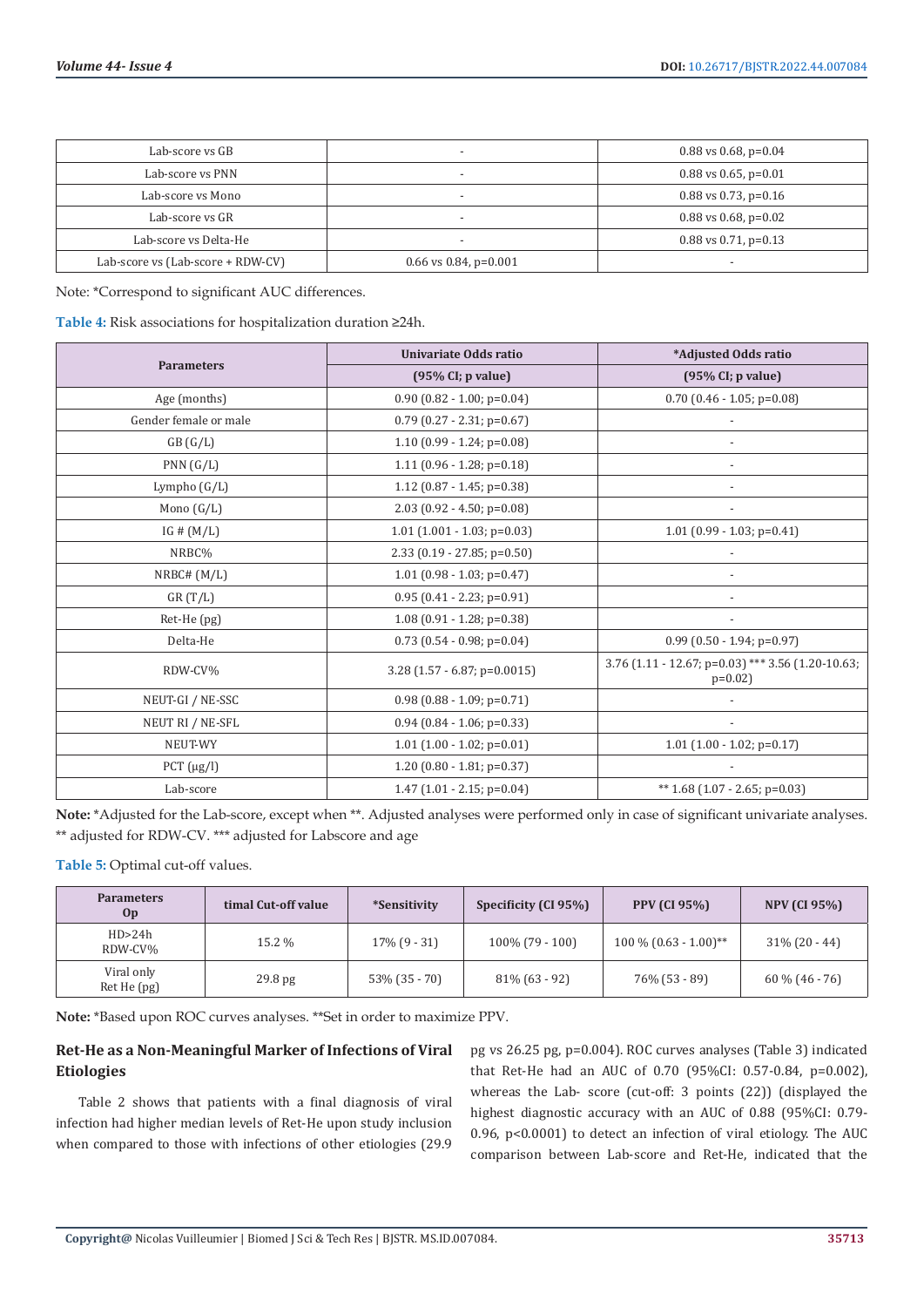AUC difference was significant with a delta of 0.18 and a p-value of 0.047. Logistic regression analyses indicated that if Ret-He was significantly associated with a final diagnosis of viral infection in unadjusted analysis (OR:1.31;95%CI: 1.09-1.57, p=0.004), the association was lost after adjusting for the Lab-score. Furthermore, none of the parameters tested remained significant when adjusted for the Lab-score (Table 6). Privileging the PPV value, the optimal cut-off value found was 29.8 pg with a PPV of 76% (95% CI: 0.53- 0.89), a SP of 81% (95% CI:0.63-0.92), a SN of 53% (95% CI:0.35- 0.70), and NPV of 60% (95% CI: 0.46-0.76; Table 5).

**Table 6:** Risk associations for infections of viral etiology.

| <b>Parameters</b>     | Univariate Odds ratio (95% CI; p value) | *Adjusted Odds ratio (95% CI; p value) |  |
|-----------------------|-----------------------------------------|----------------------------------------|--|
| Age (months)          | $1.00$ (0.91 - 1.10; p=0.97)            |                                        |  |
| Gender female or male | $3.12$ (1.13 - 8.66; p=0.03)            | $0.36$ (0.07 - 1.81; p=0.22)           |  |
| GB(G/L)               | $0.88$ (0.80 - 0.98; p=0.01)            | $1.05$ (0.75 - 1.47; p=0.78)           |  |
| PNN(G/L)              | $0.86$ (0.76 - 0.98; p= 0.02)           | $0.89$ (0.58 - 1.36; p=0.58)           |  |
| Lympho (G/L)          | $0.95$ (0.76 - 1.17; p=0.62)            |                                        |  |
| Mono $(G/L)$          | $0.29$ (0.13 - 0.64; p=0.002)           | 4.20 $(0.85 - 20.84; p=0.08)$          |  |
| IG # $(M/L)$          | $0.99$ (0.99 - 1.00; p=0.10)            |                                        |  |
| NRBC%                 | $0.81$ (0.17 - 3.88; p=0.79)            |                                        |  |
| NRBC# (M/L)           | $0.99$ (0.98 - 1.01; p=0.48)            |                                        |  |
| GR(T/L)               | $2.85$ (1.20 - 6.80; p=0.02)            | $0.42$ (0.11 - 1.58; p=0.20)           |  |
| Ret-He (pg)           | $1.31$ (1.09 - 1.57; p=0.004)           | $0.88$ (0.66 - 1.16; p=0.35)           |  |
| Delta-He              | $1.49$ (1.13 - 1.98; p=0.01)            | $0.86$ (0.55 - 1.36; p=0.52)           |  |
| RDW-CV%               | $0.97$ (0.66 - 1.42; p=0.87)            |                                        |  |
| NEUT-GI / NE-SSC      | $1.05(0.95 - 1.15; p=0.35)$             |                                        |  |
| NEUT RI / NE-SFL      | $0.94$ (0.84 - 1.05; p=0.27)            |                                        |  |
| NEUT-WY               | $1.00$ (0.99 - 1.00; p=0.12)            |                                        |  |
| $PCT (\mu g/l)$       | $0.41$ (0.15 - 1.07; p=0.07)            |                                        |  |
| Lab-score             | $2.03$ (1.34 - 3.07; p=0.0008)          | Non applicable                         |  |

**Note:** \*Adjusted for the Lab-score. Adjusted analyses were performed only in case of significant univariate analyses.

### **Discussion**

The key finding of this pilot study is that both RDW-CV and the Lab-score were independent predictors of a HD>24h in children with FWS, whereas the remaining hematological parameters tested were not, after the adjustment for the Lab-score. To the best of our knowledge, this is the first report of the Lab-score as predictor of hospital duration. Indeed, so far most of the studies performed analyzed the capacity to distinguish patients with SBI [2,7,10,22]. Nevertheless, despite being significant, the AUC was rather modest (0.66) and whether it would be enough to influence patient management remains to be tested in other larger studies. On the other hand, RDW-CV tended to have a better AUC (0.79) and displayed an optimal positive predictive value of 100% at the 15.2% cut-off. Although derived in a post-hoc manner in order to optimize positive predictive value, this cut-off is very close to previously reported RDW-CV cut- offs (between 14.5 % and 15.5%) predicting mortality in patients with SBI or septic shock [12,23- 25]. Furthermore, if the AUC difference between RDW-CV and the Lab- score (0.79 vs 0.66; p=0.13) was not found to be significant

according to the Delong method [21], adding RDW-CV to the Labscore nevertheless substantially increased the latter AUC from 0.66 to 0.84 (p=0.001) (Table 6). These results indicate that RDW-CV values above 15.2% in FWS would allow the clinicians to early identify patients requiring prolonged hospitalization regardless of infection etiology, and accordingly to improve patients triage in the emergency room.

Furthermore, being automated and available 24h/24h with a turn-around time around 1 minute, RDW-CV results would meet most of the requirements needed for an emergency test. Nevertheless, these appealing preliminary results need to be replicated and validated at a larger scale before any clinical recommendation can be made. Also, knowing whether RDW-CV should be introduced into the Lab-score or considered separately to optimally identify patients requiring hospitalization awaits clarifications. The other principal findings concerning the Ret-He is that this parameter was not significant when adjusted with the Labscore to predict the viral etiology in FWS, as the other parameters tested. However, it is interesting to mention that the median value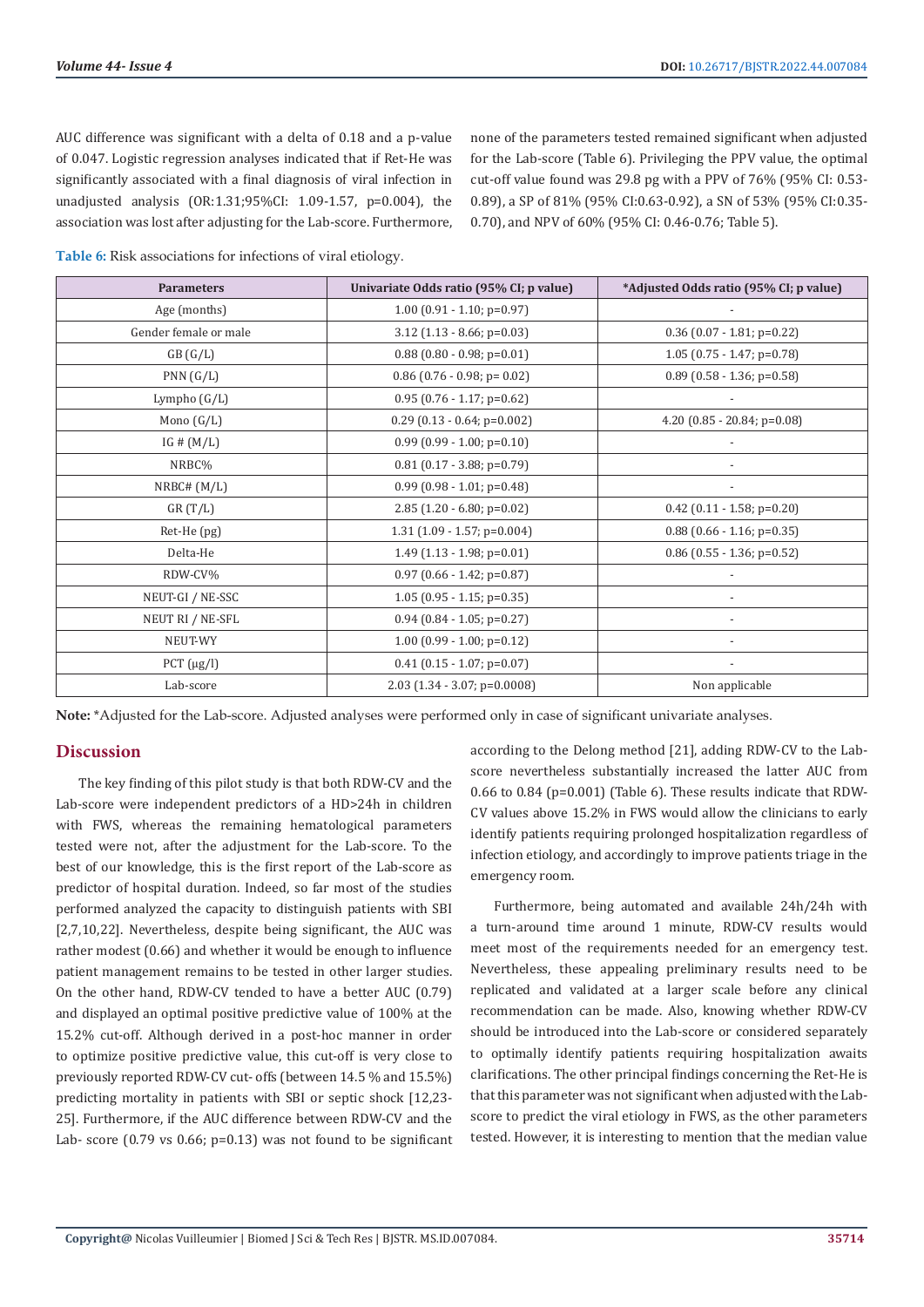of Ret-He for viral infections (29.9 pg vs 26.25 pg) was higher than the one retrieved in other etiologies (including bacterial, mixed infections and undefined etiologies), which can be explained by the fact that iron sequestration is more severe in case of septic conditions (26,27). The Ret-He AUC to predict a uniquely viral infection was not found to be optimal (AUC: 0.70), especially as it was not found to be independently associated with this diagnosis, when adjusted for the Lab-score. Furthermore, privileging the PPV, the optimal post-hoc retrieved cut-off (29.8 pg) only displayed a PPV of 76%, which is too low to be considered for rule-in purposes, especially given the lower end of the 95%CI (53%). There are several limitations in this study. Firstly, due to the limited sample size of this pilot study, we could not provide a proper interpretation of non-significant findings reported. Nevertheless, given the strength and independent nature of the association between RDW-CV and HD>24h, those preliminary results clearly indicate that RDW-CV could represent an appealing biomarker to early identify FWS patients requiring hospitalization.

A second important limitation resided in the fact that the optimal cut-off for RDW-CV (and Ret-He) was determined in a post-hoc manner. Therefore, the current proposed cut-off would require further independent validation in other larger prospective studies. Finally, the fact that our population exclusively included children where reference intervals for RDW-CV and Ret-He are still undetermined, we could not further extrapolate on the relevance of the proposed cut-offs from adult populations. However, this pilot study opens some new perspectives in the research of new but readily automatically available biomarkers to optimize patient management flux presenting to the ER with FWS.

### **Conclusion**

In conclusion, it appears that the RDW-CV is a good independent predictor of the hospitalization duration superior or equal to 24 hours with an optimal PPV of 100%. Moreover, when added to the Lab-score, the RDW-CV was found to increase the prognostic capacity of the Lab-score, one of the best available risk stratification tools in FWS. When above 15.2% RDW-CV has the potential to help the clinician to early identify FWS patients requiring hospitalization, and as such could facilitate patient management flux in the emergency room. On the other hand, none of the biomarker tested was found to outcompete the Lab-score in distinguishing between fevers of purely viral origin from fevers of other etiologies. Those preliminary findings need to be replicated and validated at a larger and multicenter scale before any clinical recommendation can be done.

# **Author Contributions**

Conceptualization: N.V.; Data curation: A.G, A.G, P.C, F.H. Formal analysis: N.V, C.G, C.D.; Methodology: N.V.; Supervision: N.V, A.G, A.G. Writing- original draft: N.V, P.C, C.G, C.D. Writing-review & editing: N.V, A.G, A.G, P.C, C.G, C.D

# **Funding**

The study was supported by the Gertrude von Meissner Foundation, the Ernst and Lucie Schmidheiny Foundation and the Geneva University Hospital's Research and Development Project Grant. The study sponsors had no role in study design, data collection, analysis and interpretation, writing of the manuscript, and decision to submit the manuscript for publication. No honorarium, grant or other form of payment was given to anyone to produce the manuscript.

# **Institutional Review Board Statement**

The study was conducted according to the guidelines of the Declaration of Helsinki and approved by the Institutional Review Board (or Ethics Committee) of DECISION DE LA COMMISSION CANTONALE D'ETHIQUE DE LA RECHERCHE SCIENTIFIQUE DE GENEVE (CCER) (protocol code 15-082 and has been approval on 8.06.2015). Informed Consent Statement: Informed consent was obtained from all individual participants included in the study.

# **Acknowledgment**

We would like to thank the professor Nicolas Vuilleumier for his assistance and guidance in this research. We would also like to thank the Doctor Patrick Cohen for is great collaboration, and the hematological expertise he brought to this research.

# **Conflicts of Interest**

The authors declare that they have no conflict of interest.

# **References**

- 1. Fields E, Chard J, Murphy MS, Richardson M, Guideline [Development](https://pubmed.ncbi.nlm.nih.gov/23697671/) Group and Technical [Team \(2013\) Assessment](https://pubmed.ncbi.nlm.nih.gov/23697671/) and Initial Management of Feverish Illness [inChildrenYounger](https://pubmed.ncbi.nlm.nih.gov/23697671/) than 5 Years: Summary ofUpdated NICE Guidance. BMJ [346: f2866.](https://pubmed.ncbi.nlm.nih.gov/23697671/)
- 2. Galetto-Lacour A, Gervaix A (2010) Identifying Severe Bacterial Infection in Children with Fever [without Source.](https://pubmed.ncbi.nlm.nih.gov/21073288/) Expert Rev Anti Infect Ther 8: [1231-1237.](https://pubmed.ncbi.nlm.nih.gov/21073288/)
- 3. Esposito S, Rinaldi VE, [Argentiero](https://pubmed.ncbi.nlm.nih.gov/30581369/) A, Farinelli E, Cofini M, et al. (2018) Approach [to Neonates and](https://pubmed.ncbi.nlm.nih.gov/30581369/) Young Infants with Fever without a Source Who Are at Risk for [Severe Bacterial](https://pubmed.ncbi.nlm.nih.gov/30581369/) Infection. Mediators Inflamm 2018: [4869329.](https://pubmed.ncbi.nlm.nih.gov/30581369/)
- 4. Nosrati A, Ben Tov A, Reif S (2014) [Diagnostic](https://pubmed.ncbi.nlm.nih.gov/23937512/) Markers of Serious Bacterial [Infections](https://pubmed.ncbi.nlm.nih.gov/23937512/) in Febrile Infants Younger than 90 Days Old. Pediatr Int 56: [47-52.](https://pubmed.ncbi.nlm.nih.gov/23937512/)